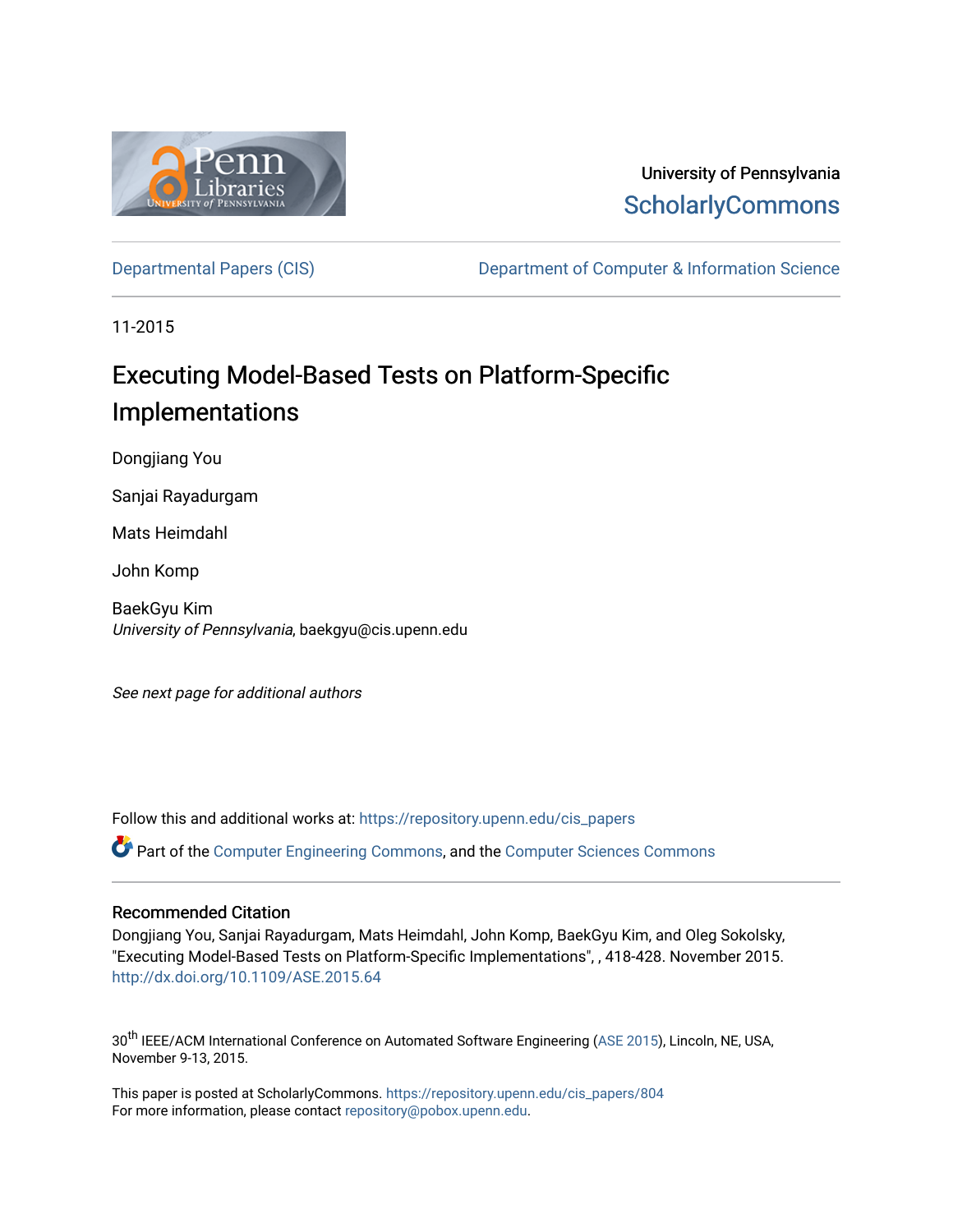## Executing Model-Based Tests on Platform-Specific Implementations

## **Abstract**

Model-based testing of embedded real-time systems is challenging because platform-specific details are often abstracted away to make the models amenable to various analyses. Testing an implementation to expose non-conformance to such a model requires reconciling differences arising from these abstractions. Due to stateful behavior, naive comparisons of model and system behaviors often fail causing numerous false positives. Previously proposed approaches address this by being reactively permissive: passing criteria are relaxed to reduce false positives, but may increase false negatives, which is particularly bothersome for safety-critical systems. To address this concern, we propose an automated approach that is proactively adaptive: test stimuli and system responses are suitably modified taking into account platform-specific aspects so that the modified test when executed on the platform-specific implementation exercises the intended scenario captured in the original model-based test. We show that the new framework eliminates false negatives while keeping the number of false positives low for a variety of platform-specific configurations.

## **Disciplines**

Computer Engineering | Computer Sciences

## **Comments**

30<sup>th</sup> IEEE/ACM International Conference on Automated Software Engineering ([ASE 2015](http://ase2015.unl.edu/)), Lincoln, NE, USA, November 9-13, 2015.

## Author(s)

Dongjiang You, Sanjai Rayadurgam, Mats Heimdahl, John Komp, BaekGyu Kim, and Oleg Sokolsky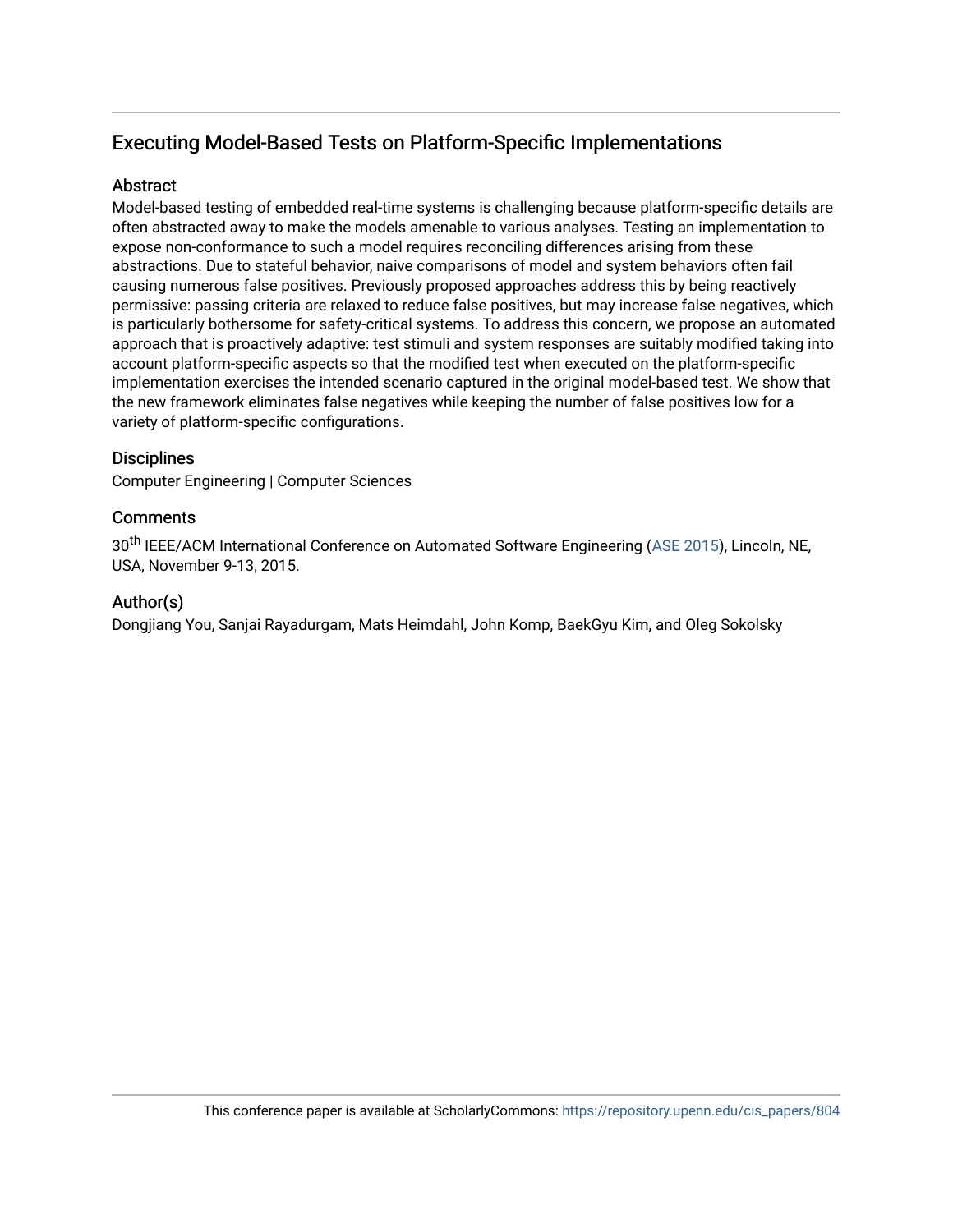# Executing Model-based Tests on Platform-specific Implementations

Dongjiang You<sup>1</sup>, Sanjai Rayadurgam<sup>1</sup>, Mats P.E. Heimdahl<sup>1</sup>, John Komp<sup>2</sup>, BaekGyu Kim<sup>3</sup>, Oleg Sokolsky<sup>3</sup> <sup>1</sup>Department of Computer Science and Engineering, University of Minnesota, USA

<sup>2</sup>Medtronic PLC, USA

<sup>3</sup>Department of Computer and Information Science, University of Pennsylvania, USA

Email: [djyou, rsanjai, heimdahl]@cs.umn.edu, john.komp@medtronic.com, [baekgyu, sokolsky]@cis.upenn.edu

*Abstract*—Model-based testing of embedded real-time systems is challenging because platform-specific details are often abstracted away to make the models amenable to various analyses. Testing an implementation to expose non-conformance to such a model requires reconciling differences arising from these abstractions. Due to stateful behavior, naive comparisons of model and system behaviors often fail causing numerous false positives. Previously proposed approaches address this by being reactively permissive: passing criteria are relaxed to reduce false positives, but may increase false negatives, which is particularly bothersome for safety-critical systems. To address this concern, we propose an automated approach that is proactively adaptive: test stimuli and system responses are suitably modified taking into account platform-specific aspects so that the modified test when executed on the platform-specific implementation exercises the intended scenario captured in the original model-based test. We show that the new framework eliminates false negatives while keeping the number of false positives low for a variety of platform-specific configurations.

#### I. INTRODUCTION

Advances in automated test generation from system models do not always translate to realizable benefits in terms of testing an implementation of the system. While it is now routinely possible to generate hundreds or even thousands of test cases from models, the ability to use those for testing a particular realization of the system is hampered by two main bottlenecks:

- 1) Translating the tests generated from the model which, by definition, abstracts away some implementation specific details – into equivalent scenarios for the actual system.
- 2) Deriving an oracle an arbiter of correctness that can decide whether the actual system passed or failed such a test when it is executed.

At a conceptual level, these do not appear to be problematic. Translating tests derived from a model to a particular implementation is simply a matter of concretizing the abstract test scenario. And, the model itself is a good oracle for judging the correctness of the implementation: in fact, typically tests generated from executable models include not only the inputs used to trigger a particular model behavior, but also the corresponding outputs produced by the model, which can then be considered as the output expected from any implementation of the system for that test, modulo abstraction. Figure 1 shows this view: if  $f$  is an abstraction function that maps the system to the model, then, to address (1), for each abstract  $in_i^m$  in

the generated test, pick some concrete  $in_i^s$  in  $f^{-1}(in_i^m)$  and to address (2), check that the concrete output produced by the system maps to the abstract output produced by the model, i.e., check that  $f(out_i^s) = out_i^m$ .



Fig. 1: Concretizing model-based tests: A simplified view

However, the situation is often more complex, especially for testing real-time control systems, which is our focus. In practice, real-time systems often exhibit non-deterministic behaviors such as run-to-run variations in timing. Executing model-based tests on such systems can lead to false positives – a system may behave correctly but still not match the model's behavior exactly as captured in the test. The effects of the hardware platform on which the system executes have to be taken into account. Figure 2 shows a better reflection of the typical situation.



Fig. 2: Concretizing model-based tests: A typical scenario

The model we deal with here is that of an embedded software controller, which continually processes inputs, updates its state and produces outputs in discrete steps. Abstracted away typically are the notion of time (specifically, the exact relationship between the execution steps and real time) and the analog hardware interfaces in the sensors and actuators that interact with the real-world. The system under test (SUT) is an implementation (i.e., software controller) of the model. Ideally, for conformance testing the behavior of the model must be compared to that of the SUT (represented by dotted lines

This work has been partially supported by NSF grant CNS-1035715.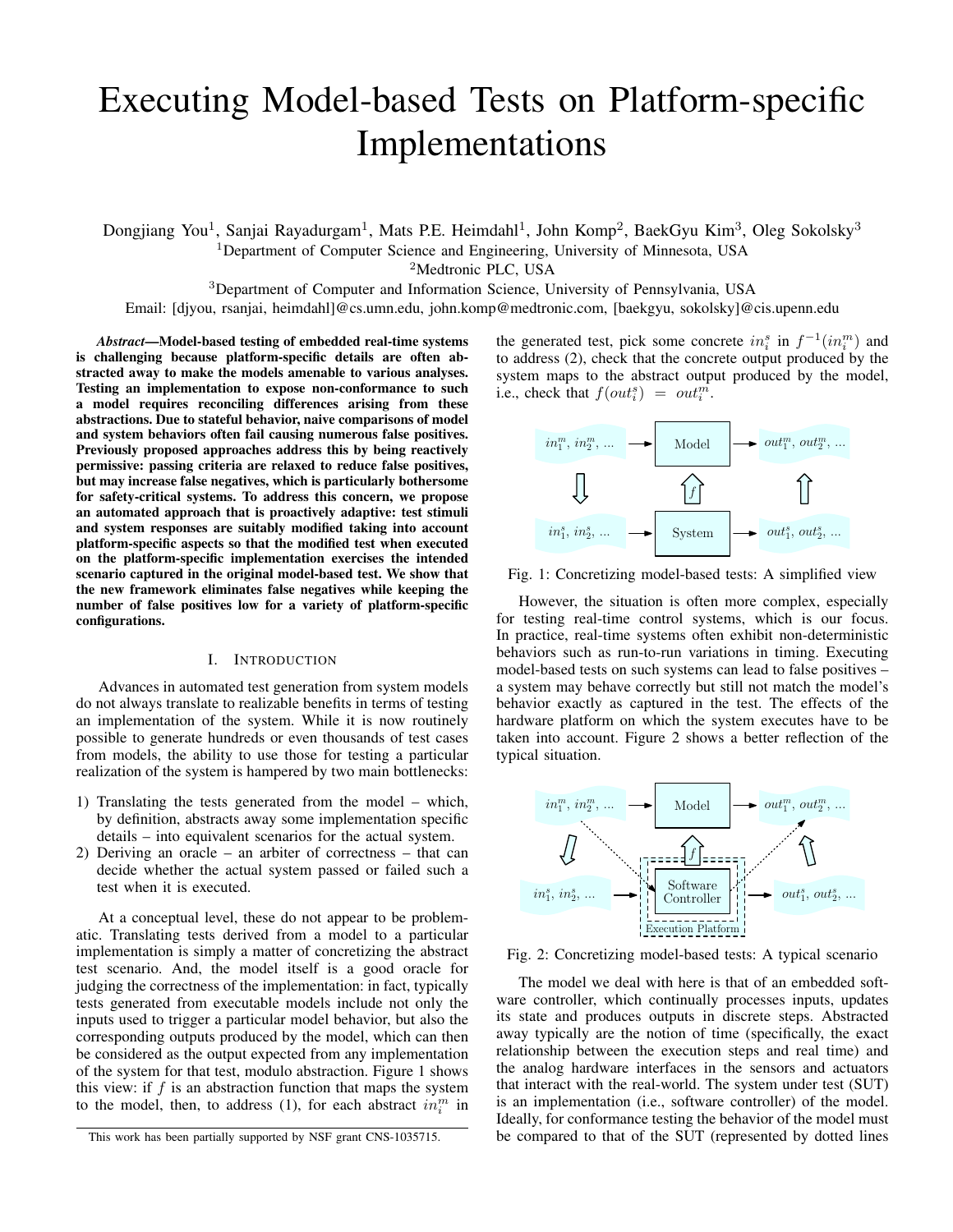in Figure 2). In practice, the inputs and outputs have to be mediated through the hardware execution platform.

Tests generated from models provide the inputs and outputs of the model at each execution step. Replicating the test scenario on an actual system in a test environment that simulates the real world, requires accounting for these differences which usually involves more than a simple step-wise concretization of inputs. Timing differences may require that the actual test environment must stimulate the hardware interfaces within a certain real-time window. Further, the environmental inputs that would lead to a particular input required for the modelbased test may depend on the real time instant at which the test environment provides the stimulus. In these circumstances, finding a concrete sequence of inputs to the target system to replicate the scenario produced by the inputs in the modelbased test is non-trivial. Further, the output produced by the system, even when it is behaving correctly, could be different from the outputs produced by the model, because of timing and abstraction induced differences. This makes using the model as the oracle problematic.

The majority of existing model-based testing approaches are concerned with generating test cases and demonstrating that the SUT conforms to the model. Techniques specifically for testing real-time behaviors such as extending the model with non-deterministic real-time behaviors [1] using timed automata [2] or UPPAAL [3] can potentially characterize system non-determinism accurately. These approaches, however, do not scale well, since the introduced non-determinism can increase reachable state space exponentially, which also contradicts the original intent of using platform-independent models. Oracle steering [4] is an alternative approach that attempts to *slightly* change the model behaviors in order to accept nondeterministic real-time behaviors. In oracle steering, the system is deemed to have passed the test if some model behavior can be found that is *similar* to the observed system behavior, but there is no guarantee that the modified test inputs used to steer the model still retain the intent of the original test scenario. If, as is typical, the test was generated to achieve a certain purpose, we need a way to ensure that the purpose is indeed realized when each time the test is executed on the target platform.

In this work, we propose a complementary approach that translates a sequence of abstract model inputs to an *equivalent* sequence of concrete system inputs, which would considerably advance the utility and practicality of model-based testing. Equivalence here is to be construed broadly as a relation between finite sequences of test inputs (and outputs) that is sufficient to capture the notion of test scenario.

#### II. BACKGROUND AND PROBLEM STATEMENT

#### *A. Model-based Testing*

Model-based testing broadly refers to the use of models of software to perform software testing. In particular, models are frequently used to derive test suites and oracles. The model describes, in some abstract fashion, input/output sequences that are possible or acceptable. The SUT is considered a black box whose input/output sequences must conform to that described by the model [5].

Of particular interest to us are the use – in testing  $$ of models of reactive systems which are typically specified as (extended) finite state machines [6] or labeled transition systems [7]. Such models provide an operational view of the system that enables execution/simulation of the model over a series of steps. Tests generated from such models capture the input provided to the model and the corresponding output produced by the model which becomes the oracle information against which the output produced by the SUT is compared. Notionally one may view a test execution as providing the *same* input to the SUT and the model and checking that the corresponding outputs match at each step. There is a rich body of research in the use of such behavioral models for test generation [5], [8].

These models by necessity abstract away implementation details which makes them amenable to various automated analyses. We call these *platform independent models*. However, since these models also provide an operational view, executable representations are often derived from these models using automated translation as well as manual coding. Executable implementations for the target hardware environment can often be derived from these models. Such implementations are called *platform-specific implementations*. These typically have additional components (e.g., input and output devices) and details that are not represented in platform-independent models. In particular, there are typically timing delays associated with input and output devices, code execution, and communications between components. Furthermore, these timing aspects are non-deterministic (e.g., a sensor's sampling routine may take a non-deterministic amount of time to process data). However, the platform-independent model is specified as a discretetime transition system where time progresses in discrete steps between computations. Reliably reproducing a test scenario on the platform-specific implementation that is equivalent to a given test scenario for the platform-independent model requires reconciling differences induced by the timing abstraction and non-determinism, which we address in the present work.

#### *B. The Four-Variable Model*

In order to precisely characterize timing at different system boundaries, our approach uses and extends Parnas' fourvariable model. Figure 3 shows the four-variable model defined by Parnas et al. [9].

*Monitored variables* are used to express physical environment changes that can be *observed* by the execution platform. The execution platform typically uses input devices (i.e., sensors) to observe the status of monitored variables. *Controlled variables* are used to express physical environment changes that can be *enforced* by the execution platform. The execution platform typically uses controlled variables to characterize changes and uses output devices (i.e., actuators) to enforce them. *Input variables* and *output variables* are used to express inputs and outputs of the software controller or the platformindependent model, which are represented by *SOF*.

For a given variable v, we use  $v^t$  to represent the timefunction of its value [9]. Given definitions of the four variables, the following relations can be defined.

**IN Relation**:  $(m^t, i^t) \in IN$ , where  $m^t$  and  $i^t$  represent the vectors of monitored and input variables, respectively,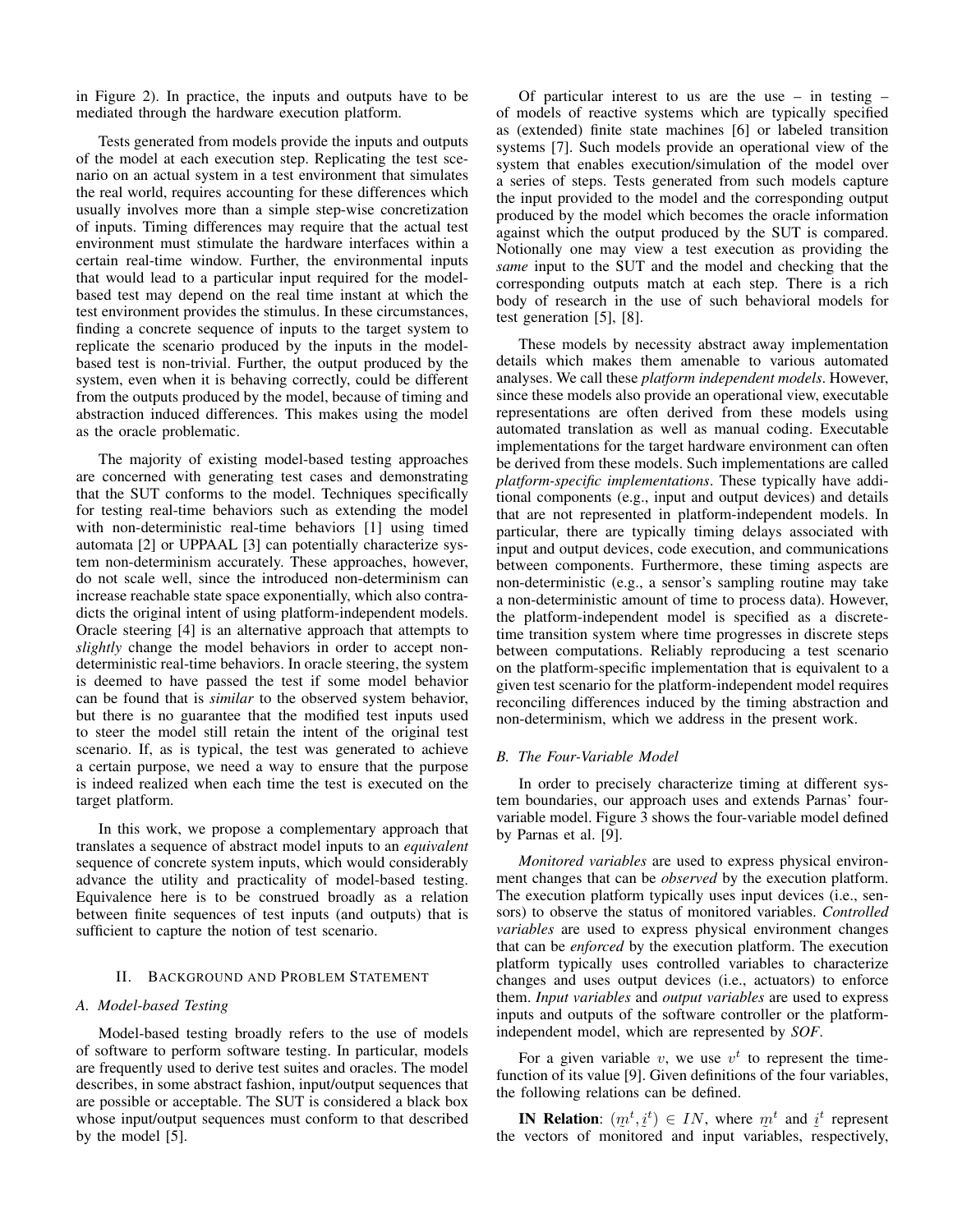

Fig. 3: The four-variable model

represents the physical interpretation of the input devices.

**SOF Relation:**  $(i^t, \varrho^t) \in SOF$ , where  $i^t$  and  $\varrho^t$  represent the vectors of input and output variables, respectively, represents the software system with input-output behavior.

**OUT Relation:**  $(\varrho^t, \varrho^t) \in OUT$ , where  $\varrho^t$  and  $\varrho^t$  represent the vectors of output and controlled variables, respectively, represents the effects of the output devices.

#### *C. Problem Statement*

We can now describe the problem as follows. Given a test case  $(i^t, \varrho^t)$  for  $SOF$ , we want to find a test case  $(m^t, \varrho^t)$  for  $IN \cdot \widetilde{SOF} \cdot OUT$ , such that  $(i^t, \varrho^t) \in IN(m^t) \times \widetilde{OUT}^{-1}(\varrho^t)$ . Further, executing the system-level test  $(m^t, g^t)$  on  $IN \cdot S\widetilde{OF}$ . OUT should exercise  $SOF$  in a way that is "equivalent" to executing the test  $(i^t, \varrho^t)$  on *SOF*. We will leave the notion ˜ ˜ of equivalence to be informally understood as the "intended scenario" in the test  $(i^t, \varrho^t)$ .

In words, we seek a system test case that is equivalent to a given software test case. However, in practice, we do not need an equivalent system test case but rather a method to test the system in an equivalent way. This can be achieved by first finding equivalent system inputs, then executing the system with those inputs and finally verifying that the output produced by the system is equivalent to the output expected of the software. The problem can then be formulated as:

- 1) Given input variable vector  $i<sup>t</sup>$  and the relation IN, find monitored variable vector  $m^t$ , such that  $(m^t, i^t) \in IN$ .
- 2) Similarly, given controlled variable vector  $c^t$  and the relation  $\overrightarrow{OUT}$ , find output variable vector  $\tilde{\varrho}^t$ , such that  $(\varrho^t, c^t) \in \overrightarrow{OUT}$  $(\varrho^t, \varrho^t) \in OUT.$  $\tilde{\phantom{a}}$  $\tilde{\phantom{a}}$

The first goal would enable execution of model-based tests on platform-specific implementations and the second goal would enable the use of the model as the oracle when executing those tests on platform-specific implementations.

As used in the literature of testing real-time systems, we define *false positive* and *false negative* as the following:

- 1) False Positive: If a test fails on a system that is acting correctly, we call it a false positive.
- 2) False Negative: If a test passes on a system that is acting erroneously, we call it a false negative.

#### *D. Motivating Example*

We use a PCA (Patient-Controlled Analgesia) infusion pump system as an example to illustrate the problem and our approach throughout this paper. A PCA infusion pump system is a safety-critical medical device that physically interacts with a patient by injecting medication for the purpose of pain-relief. The infusion is controlled using several sensors and actuators. The patient can control the device via a user interface and a pump motor is used to apply force so that the medication can flow from the syringe to the patient through intravenous tubes. Various sensors are used to detect abnormal conditions such as empty reservoirs and air in line, when happened, the patient is notified by actuators such as buzzers and LED lights.



Fig. 4: Flow rate change due to starting infusion and detecting air in line on the platform-specific implementation

In a simplified scenario from the infusion system, suppose there are two monitored variables *M Start Infusion*, which is a button that the patient can press to start infusing, and *M Air in Line*, which is a sensor that monitors if there is air in the flow of the medication. Correspondingly, there are two input variables *I Start Infusion*, which indicates if the startinfusion button has been pressed, and *I Air in Line*, which indicates if air-in-line has been detected by the sensor. Furthermore, *O Flow Rate* is an output variable that represents the computed infusing flow rate and *C Flow Rate* is the actual flow rate enforced by the pump motor.

Suppose we have a model-based test scenario in which *I Start Infusion* and *I Air in Line* become *true* at the same time. When executing this test scenario on the model, *O Flow Rate* is always 0, which is the expected behavior. Otherwise, the air could be infused and cause serious consequences to the patient.

When executing this test scenario on a platform-specific implementation, however, this test may pass or fail depending on the platform. Specifically, an execution platform may have a longer delay in converting the quantity of *M Air in Line* into *I Air in Line* than converting the quantity of *M Start Infusion* into *I Start Infusion*, which can happen because data sampling and processing in the sensor can take longer time than transmitting an electrical signal in the button. Then Figure 4 illustrates how *C Flow Rate* changes. Specifically, *M Start Infusion* and *M Air in Line* become true at t0; *I Start Infusion* becomes true at t1, which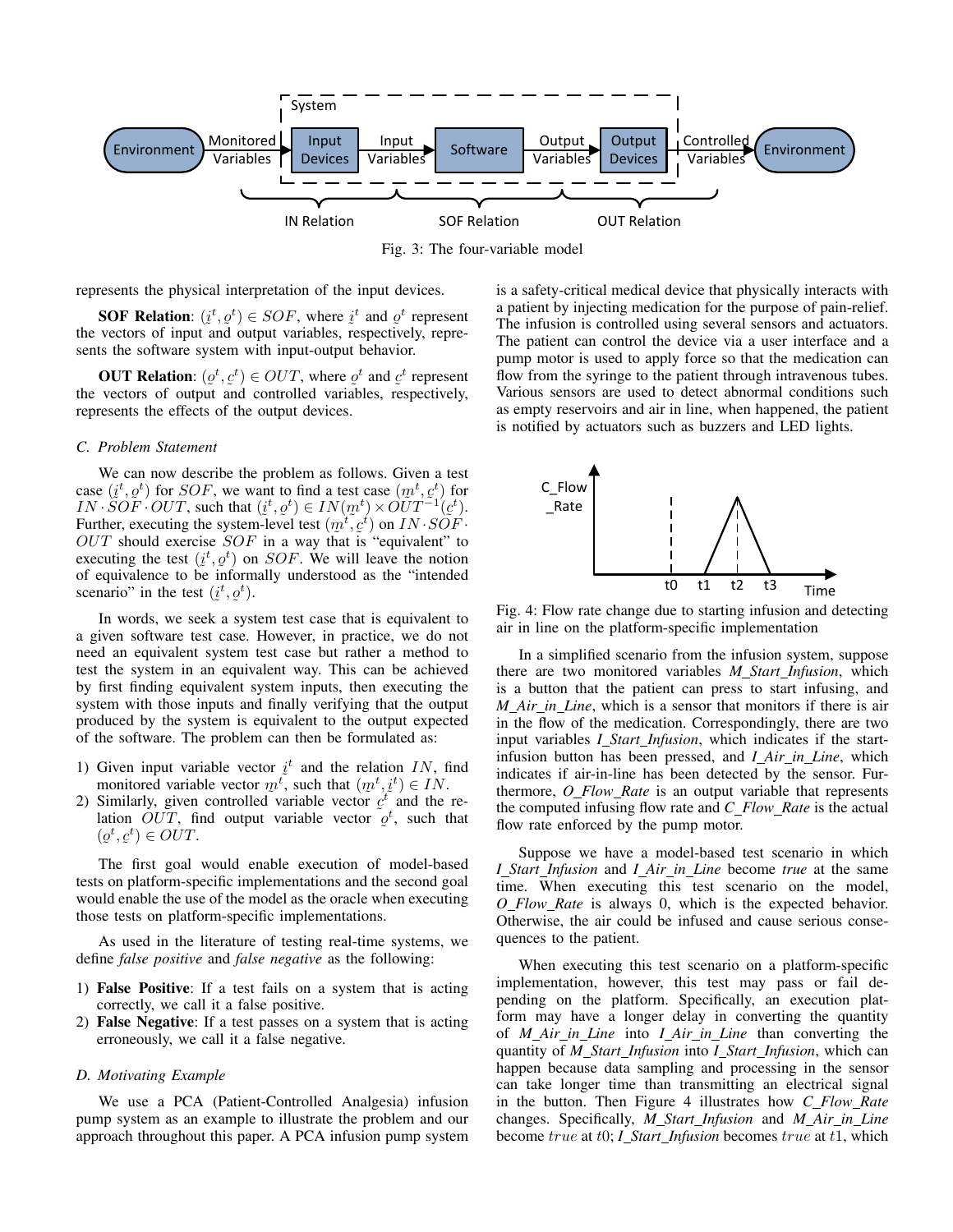starts infusing; *I Air in Line* becomes true at t2, which tries to stop infusing by setting *O Flow Rate* to 0; eventually, *C Flow Rate* becomes 0 at t3 because of the delay in the pump motor. As a result, a failure is rendered even if the system is acting correctly, which is a false positive, because the model oracle does not take into account delays from the platform-specific implementation and the original test scenario has also been changed.

The effect of such shifting may affect testing effectiveness in multiple ways. First, although the scenario at system level is "pressing start-infusion button with air-in-line detected", the scenario at the model level becomes "air-in-line is detected during infusion". Thus, it is not surprising that the model-based oracle does not match system outputs. Second, depending on the types of tests generated from the model, for example, model-based tests may execute a certain part or behavior of the system with a specific combination of inputs. When such a combination is lost, testing may fail to find the faults that should have been found.

Alternatively, considering the longer delay the air-in-line sensor has, we could potentially schedule *M Air in Line* to be true before *M Start Infusion* becomes true, such that *I Air in Line* and *I Start Infusion* can be true at the same time on the software controller.

#### III. APPROACH

#### *A. Framework Definitions*

We build on the four-variable model and introduce a few additional definitions. For a given variable v, we use  $v<sup>t</sup>$  to represent the time-function of its value [9], where the domain consists of real numbers (i.e., time) and the range consists of all possible values of  $v$  in a real-time environment. We also define  $v^k$  to represent the step-function of its value, where the domain consists of integers (i.e., steps) and the range consists of all possible values of  $v$  in a discrete-time environment. Furthermore, the value of  $v$  at time  $t$  and step  $k$  are represented by  $v^t(t)$  and  $v^k(k)$ , respectively.

*1) Model-based Tests and SOF-Delay:* In a system with  $r$  input variables and  $s$  output variables, we characterize a specific model-based test interaction in the following form:

$$
(i_1^k(k_1), i_2^k(k_1), ..., i_r^k(k_1))
$$

and its oracle in the form:

k

$$
(o_1^k(k_1), o_2^k(k_1), ..., o_s^k(k_1))
$$

where  $k_1$  is a specific step number (e.g., the first step).

Test execution on the model and its implementation is considered to be step-wise (i.e., in terms of discrete time). For example, when executing a test case for conformance testing of a Simulink model and a corresponding C implementation running on the target platform, at each step, a test interaction is executed on both the model and the implementation, and their outputs are compared. The implementation conforms to the model for this test case if there is no discrepancy between their outputs at every step. Thus defined, model-based tests and oracles implicitly have the following two features.

1) Model-based tests and oracles are in terms of discrete time, which makes it far easier to record the actual outputs and compare them with the oracle. A naive value comparison for each output variable at each step would do the work.

2) The test and oracle execute at the *same* time, which abstracts away the fact that the execution itself takes time and this zero-delay assumption can be problematic in modelbased testing.

Now we lift this test interaction and its oracle from discrete-time to real-time:

$$
(i_1^t(t_1), i_2^t(t_1), ..., i_r^t(t_1))
$$

and its oracle would be

$$
(o_1^t(t_1 + \Delta_{SOF}), o_2^t(t_1 + \Delta_{SOF}), ..., o_s^t(t_1 + \Delta_{SOF}))
$$

where  $t_1$  is the time of step  $k_1$  and  $\Delta_{SOF}$  is the execution delay of the software controller. Note that, while we consider timing of different sensor and actuator components separately, we view the software controller as a single synchronous component. That is, the software controller takes all input variable values at the same time  $t_1$  and produces all output variable values at the same time  $t_1 + \overline{\Delta}_{SOF}^1$ , where  $\overline{\Delta}_{SOF}$ represents the execution delay of the software controller and it is a platform-specific non-deterministic value.

*2) IN-Delay:* The IN relation maps monitored variables to input variables and we define the delay from a change to monitored variables to a change to input variables as *IN-Delay*.

*IN-Relation* is defined between two vectors, i.e.,  $m<sup>t</sup>$  and  $i<sup>t</sup>$ , while the exact mapping between elements of  $m<sup>t</sup>$  and  $i<sup>t</sup>$ are implicit. When it comes to *IN-Delay*, informally, within an input device component,  $\Delta_{i_j}$  is the delay from the time that the corresponding monitored variable changes values, to the time that input variable  $i_j$  changes values. And we do not explicitly define which monitored variable(s) map to  $i_j$  in order to simplify our definition, but such a mapping indeed exists. For example, if we have an input device component that monitors flow rate, the *M Flow Rate* variable represents the actual flow rate and the *I Flow Rate* variable is a sampled flow rate from the flow rate sensor. Therefore, ∆*<sup>M</sup> Flow Rate*, representing the delay from the time *M Flow Rate* changes value to the time its input variable(s) change values, would be equivalent to  $\Delta_{I\_Flow\_Rate}$ , representing the delay from its monitored variable(s) change values to the time *I Flow Rate* changes value.

In a special case where  $p$  monitored variables have a oneto-one mapping to p input variables, we would have that  $\Delta_{m_i}$ is equivalent to  $\Delta_{i_j}$  where  $1 \leq j \leq p$ .

Given a specific test interaction at system level:

$$
(m_1^t(t_1), m_2^t(t_1), ..., m_p^t(t_1))
$$

the corresponding test interaction at the software controller level would be

$$
(i_1^t(t_1 + \Delta_{i_1}), i_2^t(t_1 + \Delta_{i_2}), ..., i_r^t(t_1 + \Delta_{i_r}))
$$

where  $\Delta_{i_j}$  represents the timing delay defined above.

Ideally, if all the delays are known values and if we want an input variable vector:

 $(i_1^t(t_1), i_2^t(t_1), ..., i_r^t(t_1))$ 

<sup>&</sup>lt;sup>1</sup>Technically, it is impossible even for two consecutive assignments to happen at exactly the same time, but the difference is often too small to be captured, so we still treat them as at the same time.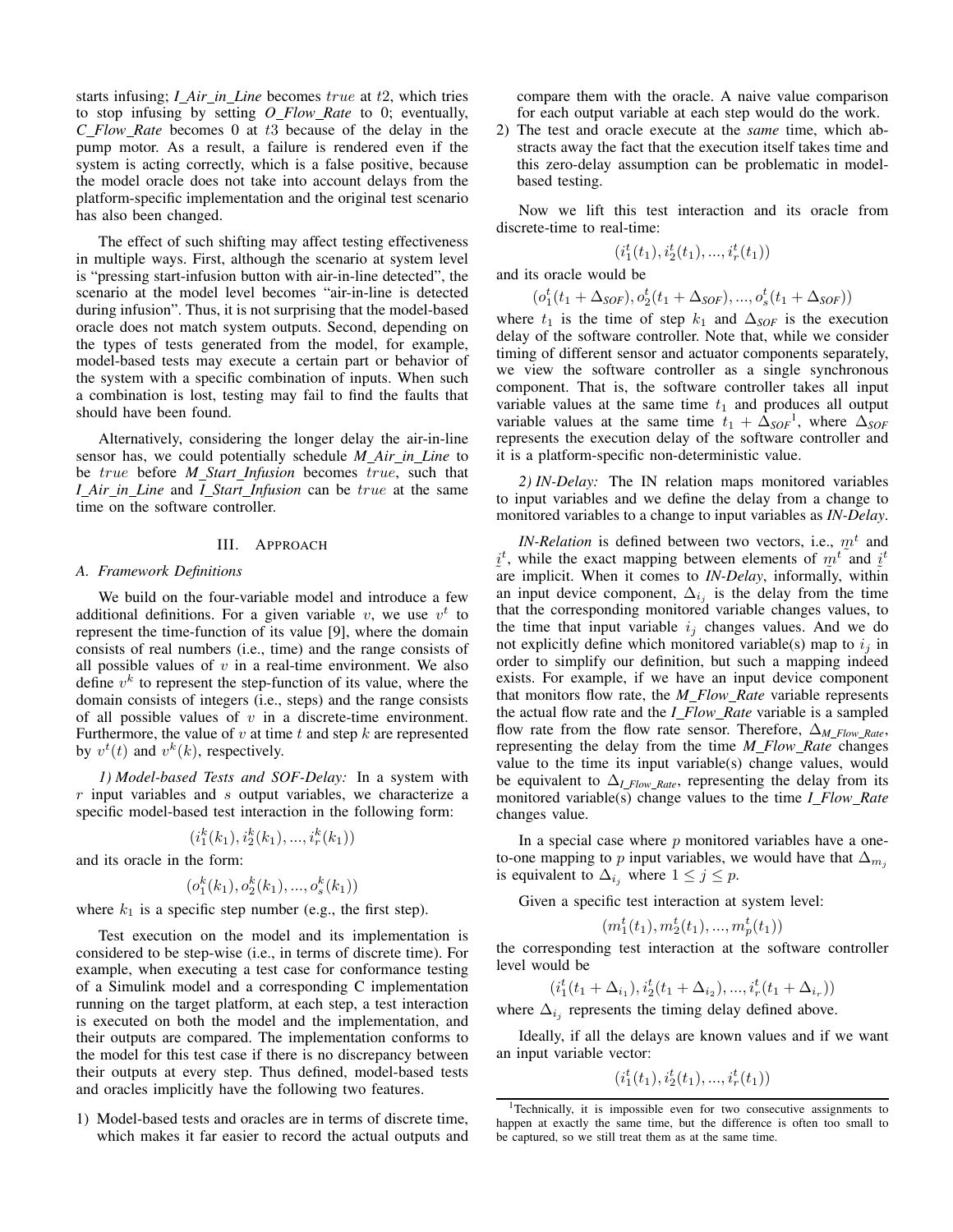the monitored variable vector would be

 $(m_1^t(t_1 - \Delta_{m_1}), m_2^t(t_1 - \Delta_{m_2}), ..., m_p^t(t_1 - \Delta_{m_p}))$ 

Therefore, if we know all the exact values of  $\Delta$  (which is unfortunately non-deterministic but can often be characterized), all monitored variable values can be perfectly aligned such that, given this monitored variable vector, the software controller will get the input variable vector, and produces an output variable vector that matches its oracle.

*3) OUT-Delay:* The OUT relation maps output variables to controlled variables and we define the delay from a change to output variables to a change to controlled variables as *OUT-Delay*, which can further be defined in the same way as *IN-Delay*, by replacing monitored variables with output variables, input variables with controlled variables, and sensors with actuators.

In a system with  $q$  controlled variables, when executing the above monitored variable vector, we will get a controlled variable vector as the following:

 $(c_1^t(t_2), c_2^t(t_2), ..., c_q^t(t_2))$ 

Similarly, the output variable vector would be

 $(o_1^t(t_2 - \Delta_{o_1}), o_2^t(t_2 - \Delta_{o_2}), ..., o_s^t(t_2 - \Delta_{o_s}))$ 

Other relationships can be characterized similarly as in monitored and input variables.



Fig. 5: The architectural view of the platform-specific implementations

*4) Events:* We define an event as setting any one of the *m-i-o-c* variables to a specific value at a specific time. We do not require that two consecutive events to be different, that is, if we take flow rate as an example, samples obtained within a certain period of time may all be the same. Physical events (e.g., pressing a button) can be defined similarly, that is, a button pressed electrical signal will set the button pressed input variable to be true.

Specifically, if we take the flow rate sensor as an example, the sensor itself runs a sampling routine at a certain rate. The actual flow rate is a monitored variable and the sampled flow rate is an input variable. The software controller always takes existing input variables' values to update its internal state. In our case of executing model-based tests, each test interaction has events for all the *m-i-o-c* variables. We use *M-I-O-Cevent* to represent events that set values of *m-i-o-c* variables, respectively.

#### *B. Platform-specific Implementations*

Figure 5 shows an overview of the execution environment of platform-specific implementations. Specifically, a platformindependent model can often be translated and compiled to the code that runs on the hardware platform and we refer to this piece of code as *software controller*. Besides, a platformspecific implementation also contains input devices (i.e., sensors) and output devices (i.e., actuators). The sensor takes stimuli from the physical environment, while a stimulus can be a physical event (e.g., pressing a button) or pre-processed inputs (e.g., sampling flow rate), and the actuator causes some effect in the physical environment (e.g., starting a motor or turning on a light).



Fig. 6: The input/output timing in real-time step

Figure 6 shows typical real-time steps in the software controller. The step starts with obtaining inputs to update its internal state, then producing outputs, and waiting for a fixed time frame. We define *step size* on the implementation as the time interval between two consecutive I-events or O-events.

We have described how monitored and output variables can be derived from input and controlled variables, respectively, in an environment of known delays of input and output devices. However, all the delays are non-deterministic on the execution platform. That is, when executing a reverse mapping  $m<sup>t</sup>$  from  $\vec{i}^t$  on the platform, the resulting input variable vector  $\vec{i}^{\prime t}$  is not always equivalent to  $i^t$ .  $\tilde{a}$ 



Fig. 7: Time window for M- and I-events

Here, we define the notion of *time window* as a period of time during which an event should occur, such that when executed on the platform with non-deterministic delays, it can trigger expected effects. Figure 7 shows an example. We assume that one step is mapped to 500 ms in this example. Suppose that an I-event is expected between the time 1500 ms and 2000 ms as shown, then the time window for the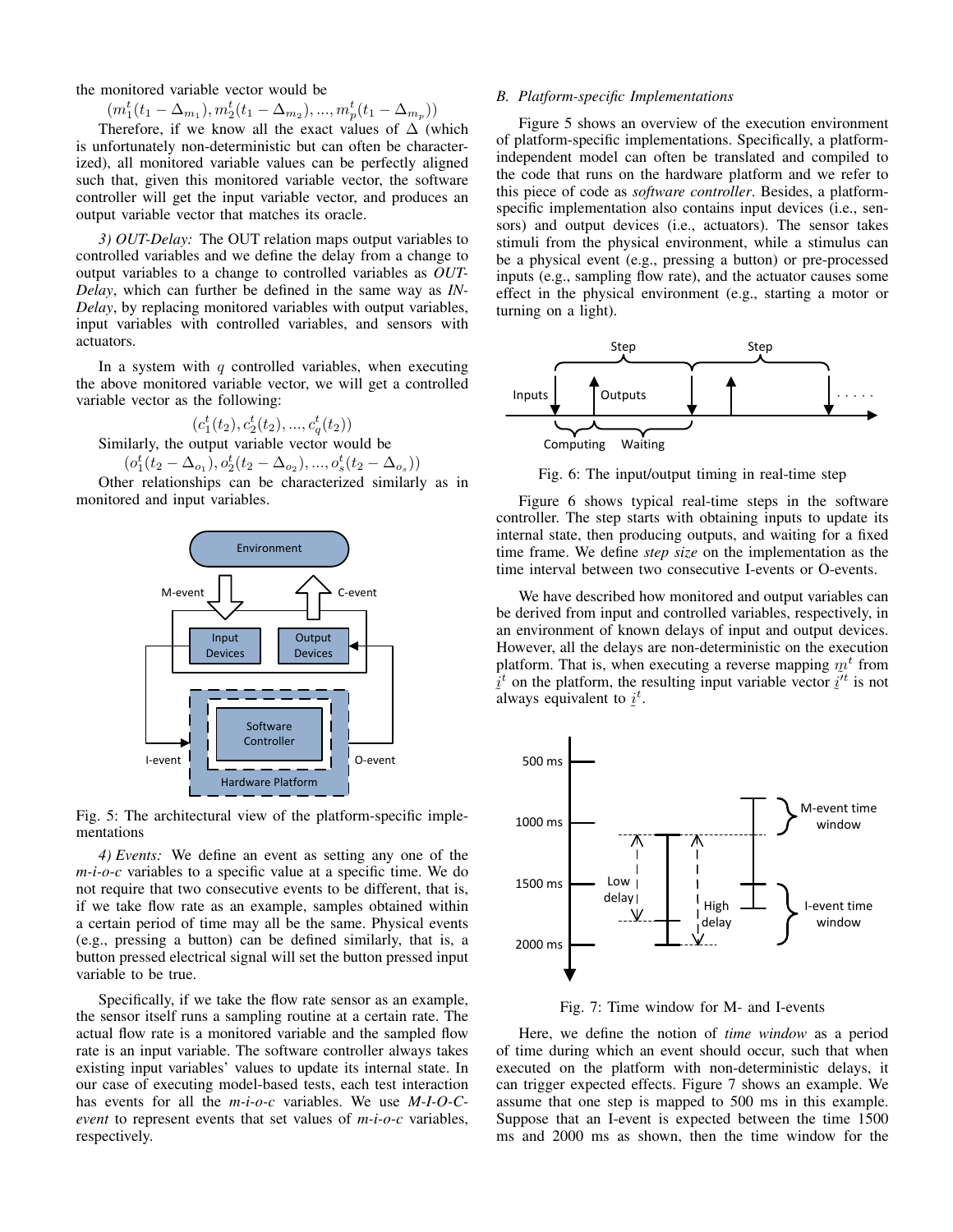corresponding M-event is estimated based on the upper-bound (shown as *high delay*) and lower-bound (shown as *low delay*) of delays. Note that, however, when the variance of delays is too large, the time window for M-event can be too small or even does not exist.

#### *C. Direct Execution of Model-based Tests*

Figure 8 shows executing a test case on a platform-specific implementation. When an M-event is given, a C-event (i.e., a response) is expected during the time we refer to as estimated C-event time window. Due to various delays (i.e., IN-delay, SOF-delay, and OUT-delay), the actual C-event cannot be produced within the expected time frame. Thus, there is a mismatch and this test fails, although the software controller works as expected.



Fig. 8: Real-time execution

#### *D. Scheduling M-events*

Figure 9 shows how our approach schedules M-events.



Fig. 9: Scheduling M-events

Given a model-based test interaction, we start with estimating a future time window during which all I-events should occur for all input variables. Suppose the largest delay of all input variables is  $\Delta_{max}$ , and the step size is step. Both  $\Delta_{max}$ and step are mean delay values obtained from the execution history [10].

In order to maximize the possibility that an input event can occur during our expected time window, the estimated future I-event time should be in the middle of two consecutive steps. Therefore, if we have *current* as the timestamp at which the software controller finishes one step, then the future time time*I-events* when all I-events of the current test interaction should happen is estimated as:

$$
time_{I\text{-events}} = current - step/2
$$
  
+  $ceil((\Delta_{max} + step/2)/step) * step$ 

then a monitored variable  $m_j$  with delay  $\Delta_{m_j}$  should be sent at time

$$
time_{M\text{-}event_j} = time_{I\text{-}events} - \Delta_{m_j}
$$

which is shown as *scheduled M-event* in Figure 9.

Although this is also an online real-time system testing approach, the overhead is minimized. Model-based test generation is offline to take advantages of many automated tooling support. During online execution, the scheduling overhead is often too small to create timing discrepancies. However, when too many events are scheduled to happen at the same time, the overhead can be significant enough to affect system behavior. Therefore, we also set a threshold such that events with similar scheduled time (specifically, similar scheduled time is in this case all subsequent events that have a scheduled time no later than 10 ms from the current event) will be combined and sent together to mitigate the scheduling overhead.

#### *E. Adjusting C-events*

Figure 10 shows how our approach adjusts C-events.



Fig. 10: Adjusting C-events

If scheduling M-events has been done successfully, the software controller should have executed the expected test scenario originated from model-based tests and produced Oevents that match model-based test oracles. But what the environment receives are C-events. Then all we need to do is to bring the timing of C-events back to the model level and compare to see if they match the oracle output.

Specifically, given the same time*I-events* from scheduling M-events, we define a time window during which the corresponding O-event should happen, i.e., between time*I-events* and time*I-events* + step. Therefore, given a C-event at time  $time_{C\text{-}event_j}$ , an output variable  $o_j$  with delay  $\Delta_{o_j}$  should have been produced at time

$$
time_{O\text{-}event_j} = time_{C\text{-}event_j} - \Delta_{o_j}
$$

which would fit into one of the expected O-event time windows and its value is compared with oracles to determine if the test passes or fails.

#### *F. Benefits of Our Approach*

Test cases for system testing are usually written manually, which is a time consuming process and often, only a small number of test cases can be written and executed, leaving potentially many aspects of the system untested. Although the software itself may have been tested heavily, it is unlikely to have been exercised in the context of system-level test scenarios.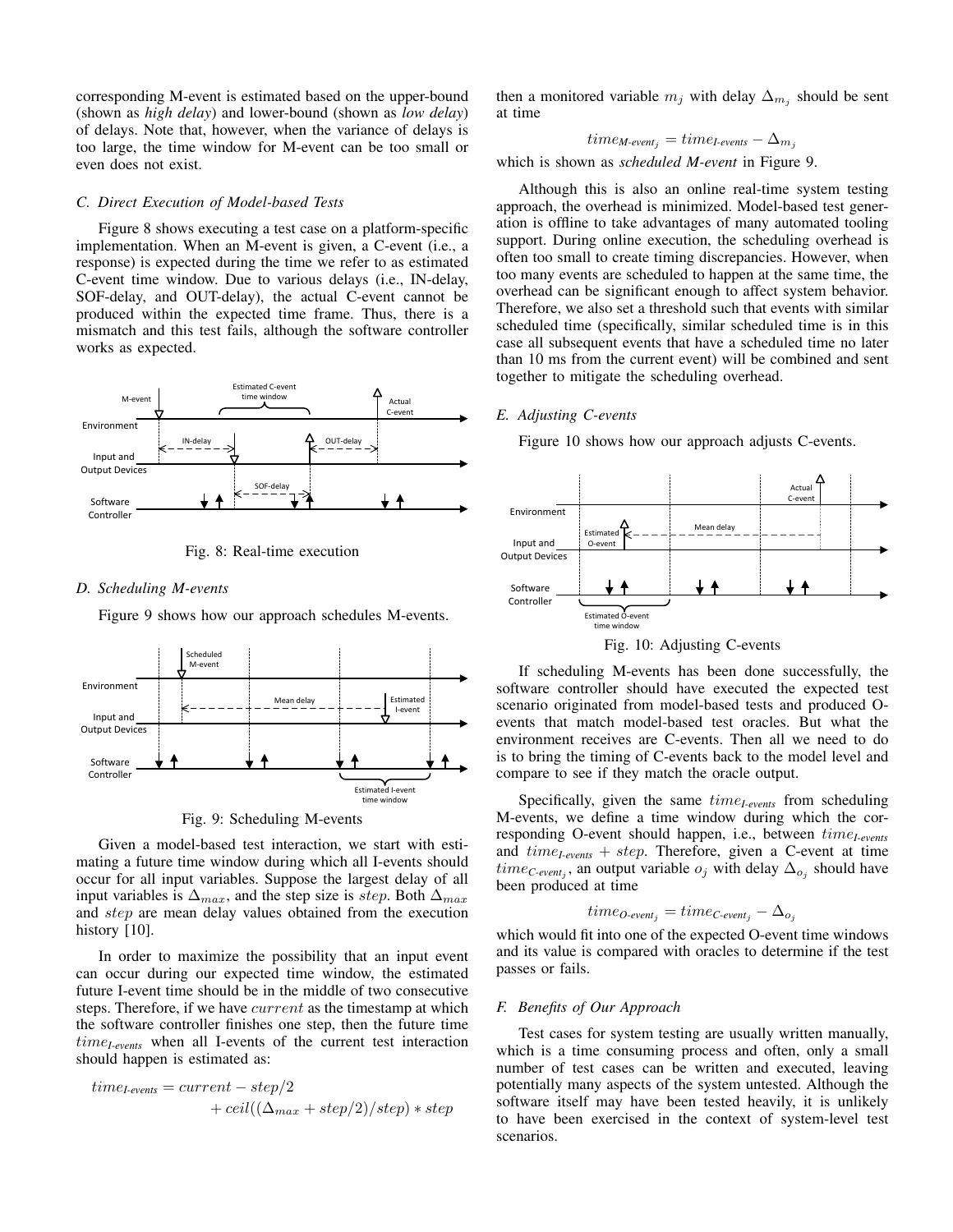When model-based tests are used to test an implementation, frequently the "wrong" test cases may be executed (because the scenario exercised is quite different) and then compared with the "wrong" oracle (because the model and the implementation exercised different behaviors). Our approach provides a way to execute model-based tests (or any test cases that can be generated from a platform-independent model) in a way that is appropriate for the specific implementation platform.

While test cases can be generated relatively easily from platform-independent models, without the proposed framework, detailed models of platform specific components are needed to derive tests that can be executed on the implementation. This makes test generation harder because of model complexity and affects scalability. The proposed approach addresses this by abstracting the platform specific details to a minimal set of parameters (e.g., the mean and variance of timing delays) and using that information during test execution instead of test generation.

#### IV. EVALUATION

#### *A. Research Questions*

We wish to evaluate the following two aspects:

First, to what extent does the proposed approach reduce false positives? False positives naturally arise during testing platform-specific implementations using model-based tests. Starting with a test suite that passes on the platformindependent model, we would like to understand the percentage of tests that can still pass on the platform-specific implementations with different timing configurations. Then we can evaluate how well the false positive rate can be reduced using the proposed approach. Furthermore, what are the platform-specific characteristics that affect the effectiveness of our approach? Specifically, we would like to characterize the applicability of the proposed framework in terms of timing delays at different system boundaries.

Second, does the proposed approach introduce additional false negatives? Some existing techniques that test platformspecific implementations aiming at reducing false positives often introduce additional false negatives [4], which can be particularly bothersome for safety-critical systems. Empirical evidence of limiting false negatives using the proposed approach will strengthen the case for its applicability to safetycritical system domains.

#### *B. Case Study Example*

We used a PCA (Patient-Controlled Analgesia) infusion pump system as our case study example [11]. This system is modeled using MathWorks Simulink and Stateflow [12], [13].

The top level system has 76 input variables and 31 output variables. This system also contains seven subsystems. Table I shows basic information of the subsystems. Some of the subsystems have been used as case examples in previous studies [14], [4], [15].

#### *C. Device Configuration*

Code for platform testing was generated from the Simulink and Stateflow models using the MatLab Simulink Coder [16].

TABLE I: Infusion pump subsystem information

| <b>Subsystem</b>         | # Input Vars | # Output Vars |  |
|--------------------------|--------------|---------------|--|
| Alarm                    | 102          |               |  |
| Config                   | 63           | 25            |  |
| <b>Infusion Manager</b>  | 53           |               |  |
| Logging                  | 43           |               |  |
| <b>System_Statistics</b> | 69           |               |  |
| <b>System Monitor</b>    |              |               |  |
| <b>Top Level Mode</b>    | 30           |               |  |

This tool produces platform agnostic C code. To execute this code on a target, platform specific code is needed to configure the target peripherals and memory. The target platform manufacturer provides this code in the form of a Board Support Package (BSP). Other than a small assembly language bootstrap the remainder of the BSP consists of libraries of short routines for interfacing with the platform's peripherals (e.g. clocks, I/O, timers). A small amount of handwritten code was required to create the Interrupt Service Routines (ISR) for asynchronous sensor inputs such as button presses and limit switch activations. The top-level executive is a simple infinite loop that repeatedly executes the Simulink generated code and then sleeps until the next execution cycle time. During sleep, ISRs are still supported to prevent sensor inputs from being lost between increments.

The platform used for this testing was an Atmel ARM91SAM7X development board. In order to show the generic nature of the development procedure described here, the same code was recompiled and executed on a Pololu Orangutan SVP Robot Controller. External hardware was added to simulate the functions of the infusion pump including a motor, buttons to simulate user input and limit sensors, annunciators, and LED displays. The on-chip USART was used to create a simple monitor port to allow printf statements to be observed during execution.

A 500 ms timing loop was used to slow down execution to allow ample time for user interaction with the system. The selection was arbitrary and could have been significantly shorter. In order to automate interactions with the device during testing for sending sensor events and receiving actuator events, the device was connected to a PC through a serial port.

#### *D. Simulating Sensors and Actuators*

We identified multiple sources of timing delays and we wanted to assess how the delays affect testing and how our approach reconciles timing induced mismatches. In order to create a variety of platform-specific configurations, we further created additional sensor and actuator timing delays.

Specifically, the modeled sensor has two threads. The first thread constantly reads M-events from the test driver and the second thread creates additional delays for each M-event. When an M-event's delay time has elapsed, the M-event will be sent to the software controller as an I-event. I-events will update the software controller's input variable states used to update the software controller's internal state in the next step.

Similarly, the modeled actuator has two threads in which the first thread constantly reads O-events from the software controller and the second thread creates additional delays for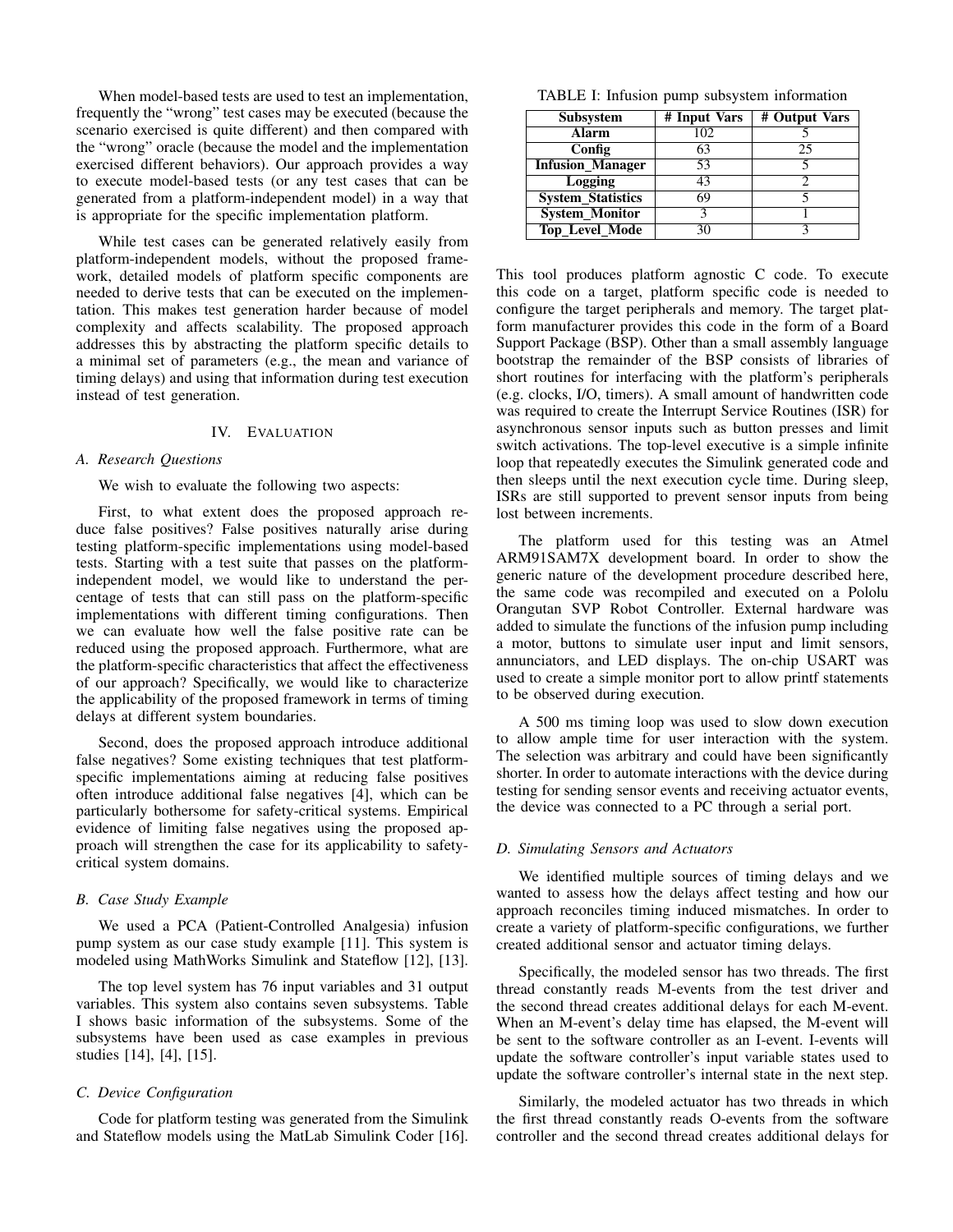each O-event. When an O-event's delay time has elapsed, the O-event will be sent to the test driver as a C-event.

In this study, randomized sensor and actuator delays follow a normal distribution. For a platform-specific configuration, we characterize it using *max mean* and *standard deviation*. *Max mean* is used to provide an upper bound of mean delay for each event. In a specific platform, each event would have a random mean delay between 0 and *max mean* and a fixed *standard deviation*. The mean delay and standard deviation of each event is used to create a randomized delay during execution. Note that on both the sensor and the actuator, if the generated random delay is negative, 0 is used.

In our study, *max mean* values used were 250, 500, 1000, and 2000 ms and *standard deviation* can be 0, 25, 50, 100, and 200 ms. Therefore, we would have 20 different platformspecific configurations, plus the ideal situation in which both max mean and standard deviation are 0, i.e., there is no delay<sup>2</sup>.

#### *E. Test Case Generation*

Though test cases from any source can be used with our approach, we generated our test suite using Simulink Design Verifier [17] to take advantage of its automated model-based test generation capability. Tests were generated for the branch coverage criterion to provide a rich and realistic set of cases.

Specifically, there were a total of 592 branch coverage objectives for the model. Among them, test cases could be generated to satisfy 524 objectives. 41 objectives were proven to be unsatisfiable and 27 objectives were undecidable within the given time budget (10 hours in our experiment). *CombinedObjectives (Nonlinear Extended)* option was used to reduce the test suite size while maintaining coverage. As a result, the test suite was reduced to 116 test cases with a total of 1048 test interactions. Test oracles were also generated from the model and later used to check if each test interaction passes or fails on platform-specific implementations.

We executed the test suite 5 times for each of the 21 different platform-specific configurations, once with the framework mediated timing adjustments and once directly executed, for a total of 210 times, with a total of more than 220K test interactions.

#### *F. Mutation Generation*

We generated mutants using Milu, a mutation testing tool for C programs [18]. We generated 50 mutants evenly distributed across the seven subsystems based on the total number of possible mutants in each subsystem.

Equivalent mutants, which are behaviorally equivalent to the original system, can jeopardize the use of mutation testing. Although detecting equivalent mutants is possible, specifically in the case of finite state systems [19], [20], it does not scale well. Therefore, we did not attempt to remove equivalent mutants since it is cost-prohibitive for our case example systems.

We ran our test suite on all the mutants in an execution platform with *max mean* to be 500 ms and *standard deviation* to be 50 ms.

We first executed the test suite directly on the implementation (without delays) to determine if the mutant can ever be killed. If so, we then executed the test suite using our approach in the above platform-specific configuration, and check if those failed tests can still fail.

#### V. RESULTS & DISCUSSION

In this section, we address our research questions and discuss the implications of our results. We begin by presenting false positives that can be reduced using our approach.

#### *A. Reducing False Positives*

We ran the full test suite with 1048 test interactions on 21 different platform-specific configurations. On each configuration, we ran the full test suite 5 times in order to account for non-determinism in terms of timing from the hardware platform as well as from the injected sensor and actuator delays. All test interactions are supposed to pass on the platform-specific implementations.

TABLE II: Median number of passed tests and percentage point decrease in false positives

| Max      | Std.             | <b>Scheduled</b> | <b>Direct</b> | $\overline{\text{FP}}$ |
|----------|------------------|------------------|---------------|------------------------|
| Mean     | <b>Deviation</b> | <b>Execution</b> | Execution     | <b>Decrease</b>        |
| $\bf{0}$ | 0                | 1048 (100%)      | 1048 (100%)   | $0\%$                  |
| 250      | 0                | 1048 (100%)      | 884 (84.35%)  | 15.65%                 |
|          | 25               | 1048 (100%)      | 463 (44.18%)  | 55.82%                 |
|          | 50               | 1048 (100%)      | 682 (65.08%)  | 34.92%                 |
|          | <b>100</b>       | 899 (85.78%)     | 177 (16.89%)  | 68.89%                 |
|          | 200              | 197 (18.8%)      | 68 $(6.49\%)$ | 12.31%                 |
| 500      | 0                | 1048 (100%)      | 273 (26.05%)  | 73.95%                 |
|          | $\overline{25}$  | 1048 (100%)      | 6(0.57%)      | 99.43%                 |
|          | $\overline{50}$  | 1048 (100%)      | 67(6.39%)     | 93.61%                 |
|          | 100              | 840 (80.15%)     | $3(0.29\%)$   | 79.86%                 |
|          | 200              | 161(15.36%)      | 8(0.76%)      | $14.6\%$               |
| 1000     | 0                | 1048 (100%)      | $3(0.29\%)$   | 99.71%                 |
|          | $\overline{25}$  | 1048 (100%)      | 16(1.53%)     | 98.47%                 |
|          | $\overline{50}$  | 1048 (100%)      | $14(1.34\%)$  | 98.66%                 |
|          | <b>100</b>       | 843 (80.44%)     | $4(0.38\%)$   | 80.06%                 |
|          | 200              | 117(11.16%)      | $5(0.48\%)$   | 10.68%                 |
| 2000     | 0                | 1048 (100%)      | $3(0.29\%)$   | 99.71%                 |
|          | $\overline{25}$  | 1048 (100%)      | 2(0.19%)      | 99.81%                 |
|          | $\overline{50}$  | 1048 (100%)      | $3(0.29\%)$   | 99.71%                 |
|          | <b>100</b>       | 831 (79.29%)     | 2(0.19%)      | 79.1%                  |
|          | 200              | 134 (12.79%)     | 2(0.19%)      | $12.6\%$               |

Table II shows the number and percentage of passed test interactions using the proposed approach (i.e., scheduled execution) and direct execution of model-based tests on each platform-specific configuration. The percentage point decrease in false positives is simply calculated by subtracting failed percentage of test interactions using scheduled execution from that using direct execution.

It is not surprising that direct test execution and output comparison are very sensitive to time fluctuation. As timing delays are randomly injected, direct execution would start to fail quickly when delays increase. In general, mean delay dominates the number of passed/failed tests in direct execution,

<sup>&</sup>lt;sup>2</sup>This is essentially the same as executing test cases on the platformindependent model, although the system still exhibits negligible delays due to, e.g., transition.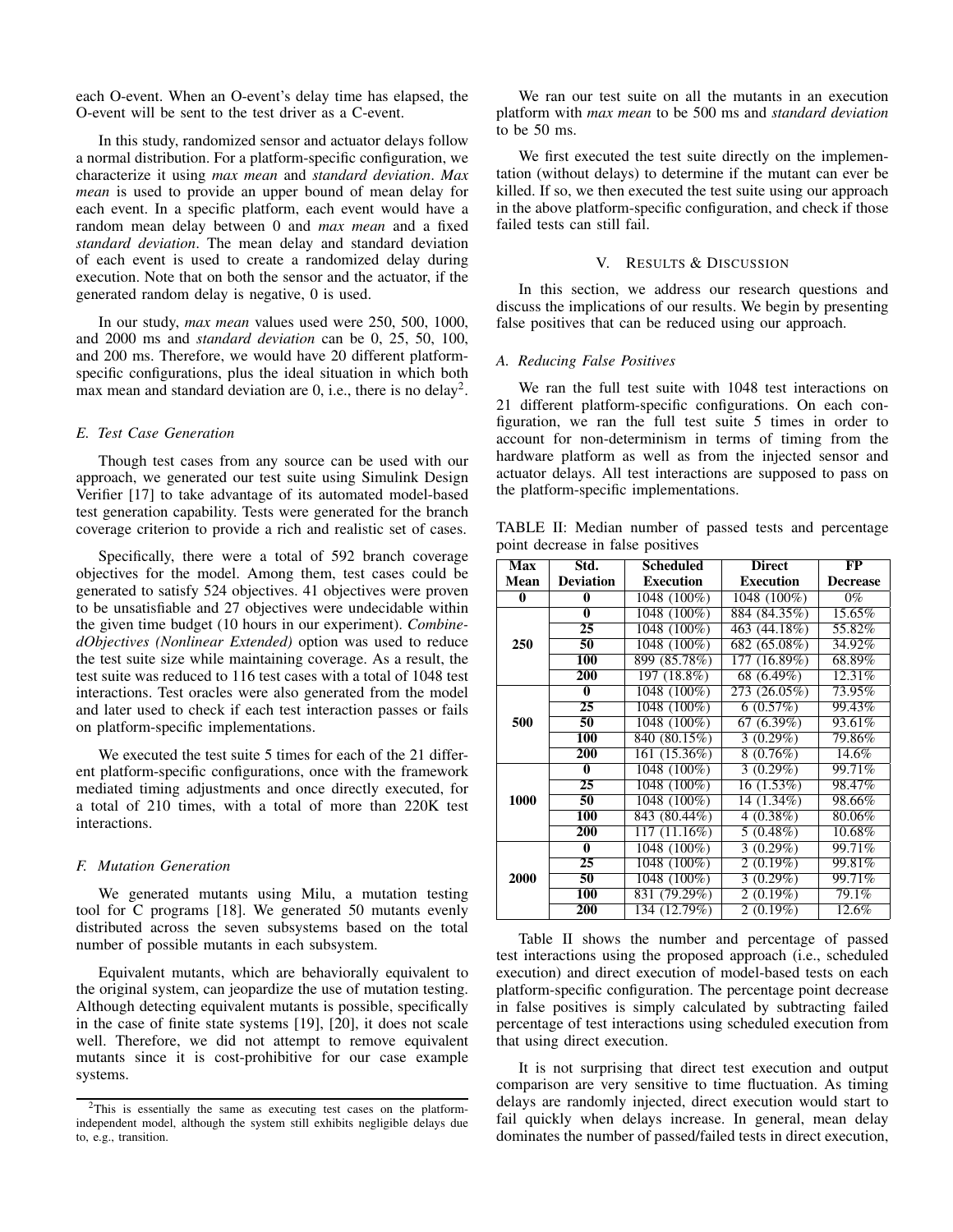which is also intuitively straightforward since an event is more likely to miss its time window with larger delays, leading to unexpected output. Standard deviation may affect direct execution in multiple ways. A larger standard deviation in general leads to more failed tests with small max mean delays (i.e., 250 and 500 ms), but since direct execution is completely unguided, a larger standard deviation may also have more passed tests (e.g., 250-25 and 250-50) for the same max mean delay. This happens because the configuration 250-25 randomly assigned higher delays to those variables that are more sensitive to time fluctuation. With large max mean delays (e.g., 1000 and 2000 ms), around 99% tests would fail in spite of standard deviation.

The proposed approach reduces false positives in all cases (except the 0-0 case where there is no false positive). As shown in Table II, our approach is robust to absolute delay values (i.e., max mean), but can still be sensitive to delay variance (i.e., standard deviation) when it is large. Specifically, our approach can reduce most false positives with a standard deviation less than 200 ms despite mean delays, but start accumulating false positives with the 200 ms standard deviation. The event scheduling mechanism in our approach ensures that each event can fit in the right time window, but if we recall the definition of time window in Figure 7, for example, a larger delay variance would lead to a narrower time window for M-events. When the delay variance is large enough, the time window for the corresponding M-event may not exist, thus the event scheduling cannot guarantee that the I-event can be received by the software controller at the right step.

Our approach always estimates and expects I-events to happen in the middle of two consecutive steps, which already give both direct and scheduled executions certain tolerance to timing delays. In our study, we used an almost fixed delay to schedule M-events from I-events, and convert C-events to Oevents. Since the actual sensor/actuator have non-deterministic timing delays, it would be difficult for the event scheduling to be accurate when the delay variance is too large. It would still be possible to schedule input events accurately if there are more known characteristics of the delay distribution. Then applying a more sophisticated scheduling algorithm would reduce false positives further. For example, the delay may vary widely overall, but may not change much during a short period of time. In such a case, using a short period of history delays would make the scheduling much more accurate. We leave such improvements as future work.

We used large variances of delays for the purpose of evaluation. Although our approach did not perform well on the 200 ms standard deviation settings, they may not even be realistic in practice. For example, even if we assume normal distribution of delays with a mean of 1000 ms and a standard deviation of 200 ms, then 68.3% of the values will be within the range of 800 - 1200 ms, and 95.4% of the values will be within the range of 600 - 1400 ms, which are already unrealistically large ranges of delays.

#### *B. Eliminating False Negatives*

Reducing false positives in our approach is essentially accepting *good* system behaviors that would be rejected otherwise, but it may also run the risk of accepting *bad* system behaviors.

We first performed a mutation testing on the platformindependent model. For each of the 50 generated mutants, we ran the full test suite with 1048 test interactions and recorded the test interactions that failed on the mutant. Specifically, in our 52400 (i.e., 1048 test interactions on 50 mutants) test interaction executions, 13081 test interaction executions failed due to injected mutants. We selected a representative platformspecific configuration with a *max mean* delay of 500 ms and a *standard deviation* of 50 ms. We then performed the same mutation testing on the platform-specific implementation and observed whether each of the 13081 failed test interaction executions still fails and we call it false negative if it passes. In our experiment, we did not observe any false negative as a result of using our approach.

Existing approaches, e.g., oracle steering, may accept system behaviors that are similar enough to the model behaviors, while a similarity threshold is often set manually in order to constrain and balance the number of false positives and negatives. Unlike prior work, our approach does not modify the model or the oracle for the purpose of accepting system behaviors with discrepancy, avoiding the risk of accepting bad system behaviors.

Nevertheless, since testing itself is incomplete and has false negatives (i.e., testing can only show the presence of faults, not their absence), our approach only ensures that no additional false negatives can be introduced. Thus, the quality of the original model-based tests plays an important role in finding faults and reducing overall fault negatives.

#### VI. THREATS TO VALIDITY

External Validity: We used only one system as the case example to evaluate our approach. Our experiment could be limited, but we actively worked with domain experts to set up a realistic experimental environment. Although there is only one case example in our study, the infusion pump system consists of subsystems some of which have been used in previous studies [14], [4], [15] as standalone systems.

We used several MathWorks tools for building models and generating code and test cases. We also used the actual hardware device in our study. Since these are widely used commercial tools, we believe that our results can be generalizable to other systems in these domains.

Besides the actual delays on the device, we also simulated additional delays in order to create a variety of platformspecific configurations. These simulated delays, however, may not represent realistic hardware specifications, but they do show that our approach can work in a variety of platformspecific configurations.

Internal Validity: We used a specific test suite generated from Simulink Design Verifier satisfying branch coverage on the model in our experiments. The results may change if other forms of test suites are used. However, both branch coverage and model-based tests are commonly used in practice.

We used measured delay information in our approach to schedule and adjust events. The measured delays in our experiments may not reflect the precision that one could obtain in practice. However, we also simulated unrealistically large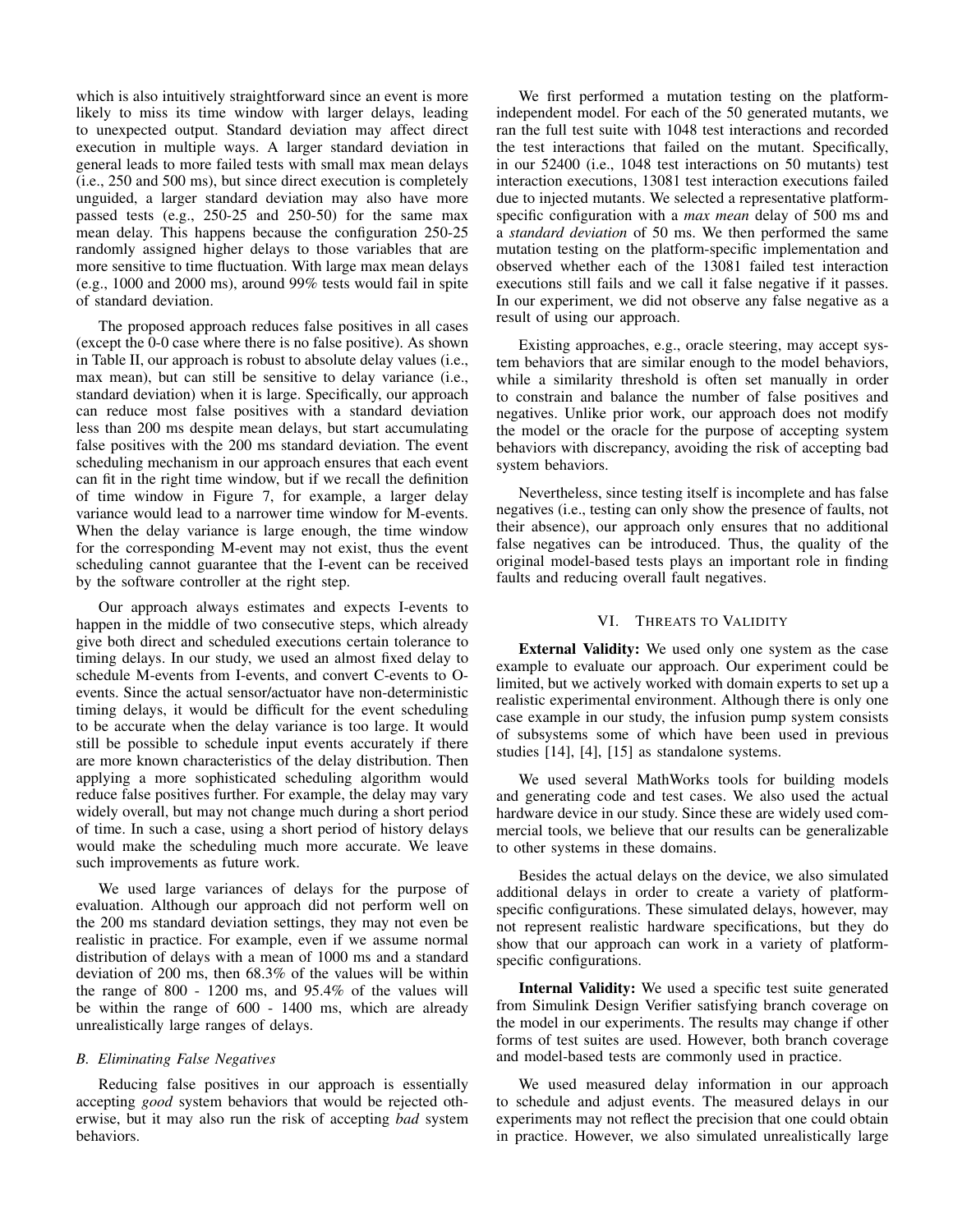delays and large variances of delays in order to account for possible biases.

Construct Validity: We used mutants rather than real faults to demonstrate that our approach can eliminate false negatives that can possibly be introduced by other similar techniques. It is possible that using real faults would lead to different results, although mutation testing has been widely used and has been shown to be similar to real faults [21].

#### VII. RELATED WORK

Kim et al. defined testing and verification frameworks, using an approach similar to the one described here, that can precisely capture timing at different system boundaries [10], [22]. Specifically, they manually created a limited number of system level tests from system timing requirements. Additional delays due to other components such as hardware are measured and added to the timing requirements to relax passing criteria, reducing false positives from executing model-based tests on platform-specific implementations. However, the frameworks do not attempt to reproduce the intended scenario of the original model-based tests and use only single stimulus (e.g., pressing a button). The goals also do not include automated test generation and execution. For a system at the scale of our case example, creating thousands of test interactions each of which involves more than 100 variables would be impractical without automation.

Several techniques support limited forms of nondeterminism [23], [24], [1], [25] by introducing extended model formats such as timed automata with real-valued clocks [2] and UPPAAL [3]. Specifically, non-deterministic timing behaviors are introduced in the models. False positives can be reduced if the software model can explicitly account for the same amount of non-determinism as the system has. These approaches, however, often result in an exponential increase in the difficulty of demonstrating conformance, restricting the amount and type of non-determinism that can be handled.

Our approach does not require changes to the original software model to account for non-determinism. In fact, adding system non-determinism contradicts the original intent of using platform-independent models, which abstract away platformspecific details to make the models amenable to various analyses. Besides, introducing non-determinism can often increase false negatives. While false positives in testing embedded realtime systems often lead to wasted manual effort, false negatives (i.e., missed faults) can lead to catastrophic consequences. Furthermore, our approach decouples test generation and execution, as well as platform-independent models and platformspecific non-determinism, and therefore can be used to extend many existing approaches.

Larsen et al. defined an online testing framework based on UPPAAL models for testing real-time systems [1], [25]. In their work, test cases can be generated and executed, and test results can be checked, all online. A test step is generated from the model and executed on the SUT at one time, which reduces the size of reachable state space and thus improves scalability. Despite the fact that their work also requires changes to the original model to accept non-deterministic system behaviors, this online testing relies on fast test and oracle generation, and behavior comparison, which often introduce significant overhead that can change input/output events and thus system behaviors. Therefore, its application is restricted by the size and complexity of systems. While our approach to test execution and comparison is also online, model-based tests and oracles are generated *offline*. Event scheduling happens online, but the overhead is typically negligible.

Oracle steering was recently proposed as an alternative approach to reduce false positives [4], in which the model is *carefully* steered to exhibit behavior that is closer to the observed behavior of the SUT. To ensure that undesirable system behaviors are not overlooked by the oracle, constraints are placed on how far the model could be steered to accommodate the observed system behavior. This is achieved by first attempting to execute equivalent tests, one step at a time, on both the system and the model, and when there is a mismatch of the corresponding outputs, modifying the model inputs (and often parts of the model state) within reasonable bounds so that the model behavior can be nudged closer to the system behavior. Empirical assessment of the approach confirmed that such a steered model is more effective as an oracle – the number of false positives (reported mismatches not attributable to real system defects) is greatly reduced, but the number of false negatives has also increased. Furthermore, the approach is defined and built over discrete time, and may not be able to handle the richness of real-time behaviors.

#### VIII. CONCLUSIONS

We have described our testing framework based on the four-variable model defined by Parnas et al. [10] and the framework for testing timing defined by Kim et al. [9]. Our testing framework precisely captures timing of different hardware components. Our scheduling-based approach enables executing model-based tests on platform-specific implementations. Our approach brings together the advantages of existing automated model-based testing and oracle generation tools. Tests and oracles are generated offline, while test scheduling, execution, and test result checking are online. This approach has the benefit of online testing – the scheduling can be adaptive to the timing change at runtime, but avoids common problems in online testing – tests are generated offline using existing tools to reduce online overhead.

Future work is based on the following observations.

(1) Our approach takes a fixed mean delay of each hardware component and schedules events. This approach does not perform very well in an execution platform where delays have large variance. Instead, a more sophisticated scheduling algorithm can be applied that can make better use of delay information.

(2) Event sequences generated by our approach can contain important timing information. For example, the timing gap between two events (specifically, between an M-event and a Cevent) can reflect whether the platform-specific implementation satisfies system level timing requirements.

#### ACKNOWLEDGMENT

We would like to thank Anitha Murugesan at the University of Minnesota, for providing support for the Simulink and Stateflow models.